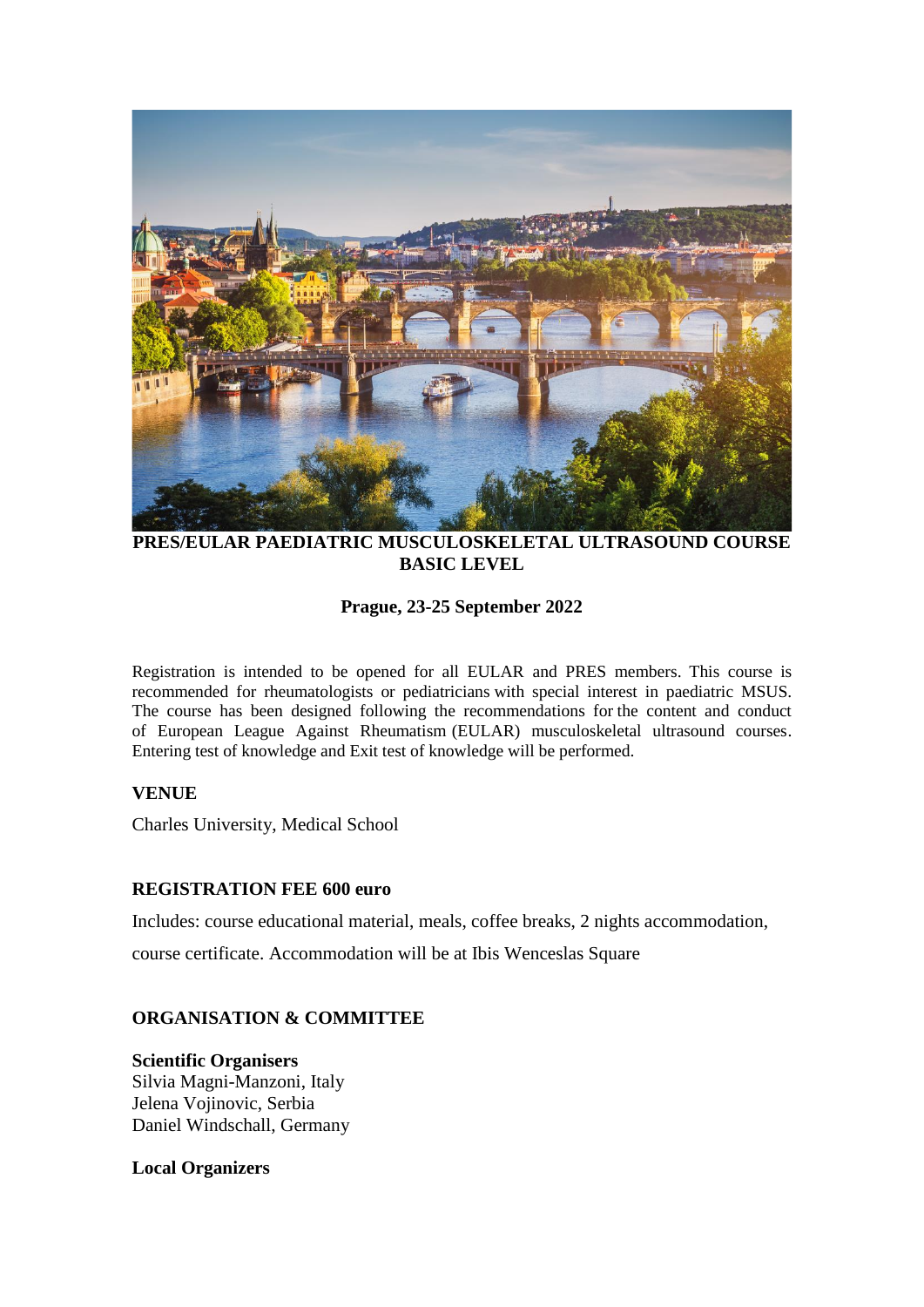Pavla Dolezalova, Czech Republic Hana Hrdinova, Czech Republic

## **FACULTY**

Silvia Magni-Manzoni, Italy Clara Malattia, Italy Linda Rossi-Semerano, France Jelena Vojinovic, Serbia Daniel Windschall, Germany Christian Høst, Denmark Stefano Lanni, Italy

# **SPECIAL GUEST FACULTY**

Annamaria Iagnocco, EULAR President, Italy

#### **HANDS-ON TUTORS**

Stefano Lanni, Italy Dragana Lazarevic, Serbia Silvia Magni-Manzoni, Italy Clara Malattia, Italy Linda Rossi Semerano, France Jelena Vojinovic, Serbia Daniel Windschall, Germany Christian Høst, Denmark

## **Course description**

The course will focus on learning ultrasound physics, image acquisition, normal sonoanatomy and the standardised examination method in children as well as the applications of MSUS in children with juvenile idiopathic arthritis.

## **Learning Objectives**

- to learn the principles and applications of MSUS in children
- ultrasound machine handling, setting optimisation and identification of artefacts
- to learn the normal sonographic pattern and sonoanatomy of musculoskeletal tissues in children
- to know the standardised ultrasound assessment of each musculoskeletal anatomic region in children
- to identify basic pathological MSUS findings in children
- to document images and to report ultrasound findings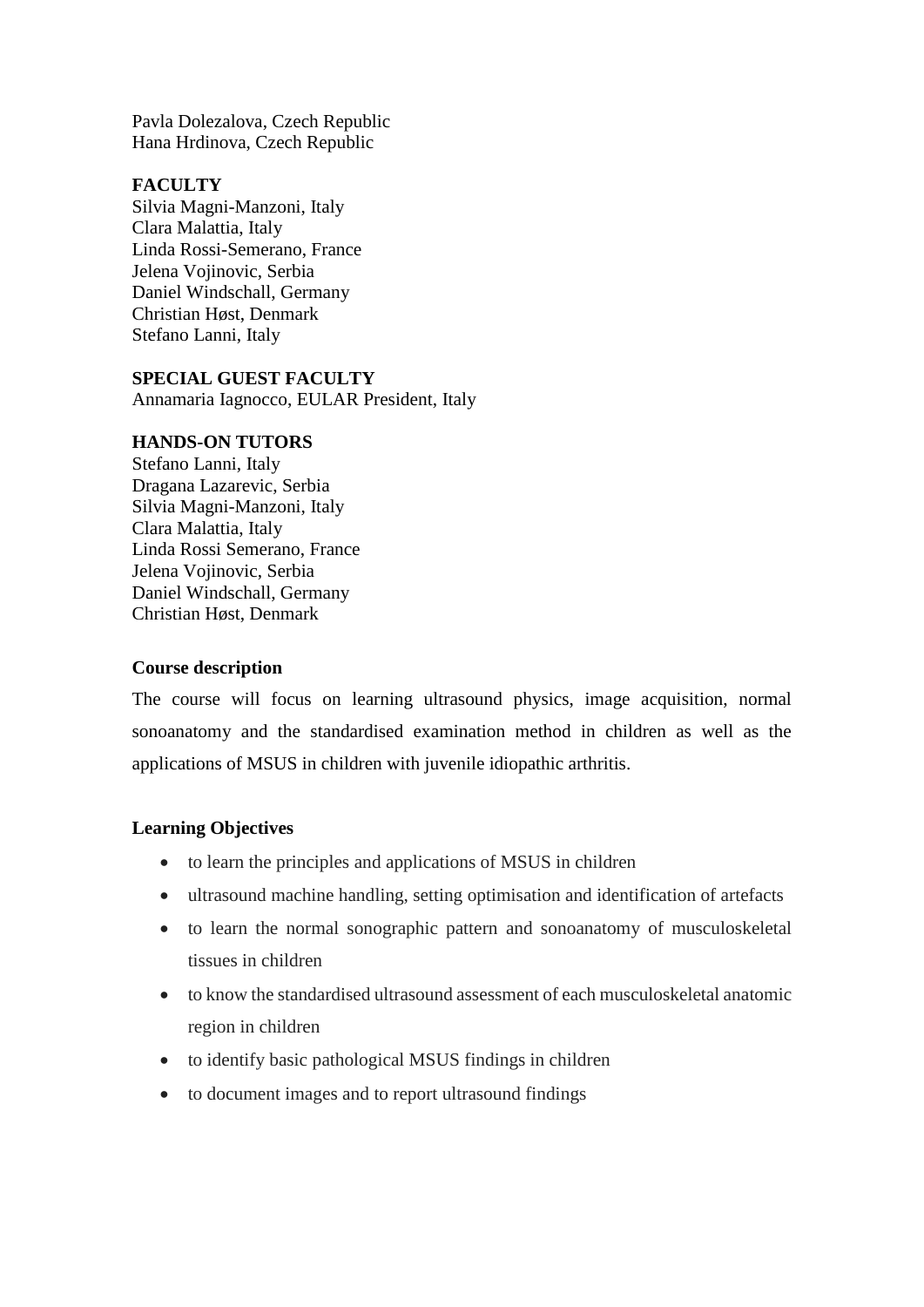# **COURSE PROGRAMME**

## **Day 1- 23 September 2022**

16.00-16.30: check in and registration

▪ 16.30-16.45: welcome, objectives and course content – **A. Iagnocco, S. Magni-Manzoni, J. Vojinovic, D. Windschall**

16.45-19.30: Chairs – J. Vojinovic, D. Windschall

- 16.45-17.10: Basic grey-scale and Doppler principles, artifacts and pitfalls **A. Iagnocco**
- 17.10-17.45: Application, indications and limitations of PedMSUS in pediatric rheumatology – **S.Magni-Manzoni**
- 17.45-18.10: Anatomic components, ultrasound pattern of musculoskeletal tissues in children and physiological vascularization of healthy joints in children – **D.Windschall**
- 18.10-18:30: Standardized MSUS scanning approach in paediatric rheumatology, definition of basic pathological findings – **J. Vojinovic**
- **■** 18:30-19:30 Workshop (models) Supervised handling of the probe and optimisation of settings. US appearance of musculoskeletal tissues and structures in children (healthy children) – **All Faculty/Tutors**

20.00: dinner

## **Day 2- 24 September 2022**

09.00-13.00: Chairs – C.Høst, C.Malattia

- 09.00-09.30: Sonoanatomy, standardised scanning and basic pathological findings of the child's knee – **D.Windschall**
- 09.30-10.00: Sonoanatomy, standardised scanning and basic pathological findings of the child's ankle and foot – **C.Malattia**
- 10.00-10.30: Sonoanatomy, standardised scanning and basic pathological findings of the hip – **C.Høst**
- **10.30-11.00: coffee break**
- 11.00-13.00: Workshop (hands-on) with models for standardised scanning of the hip, knee, ankle and foot; basic pathological findings – **All Faculty/Tutors**

## **13.00-14.30: lunch**

14.30-19.15: Chairs S. Lanni, L.Rossi-Semerano